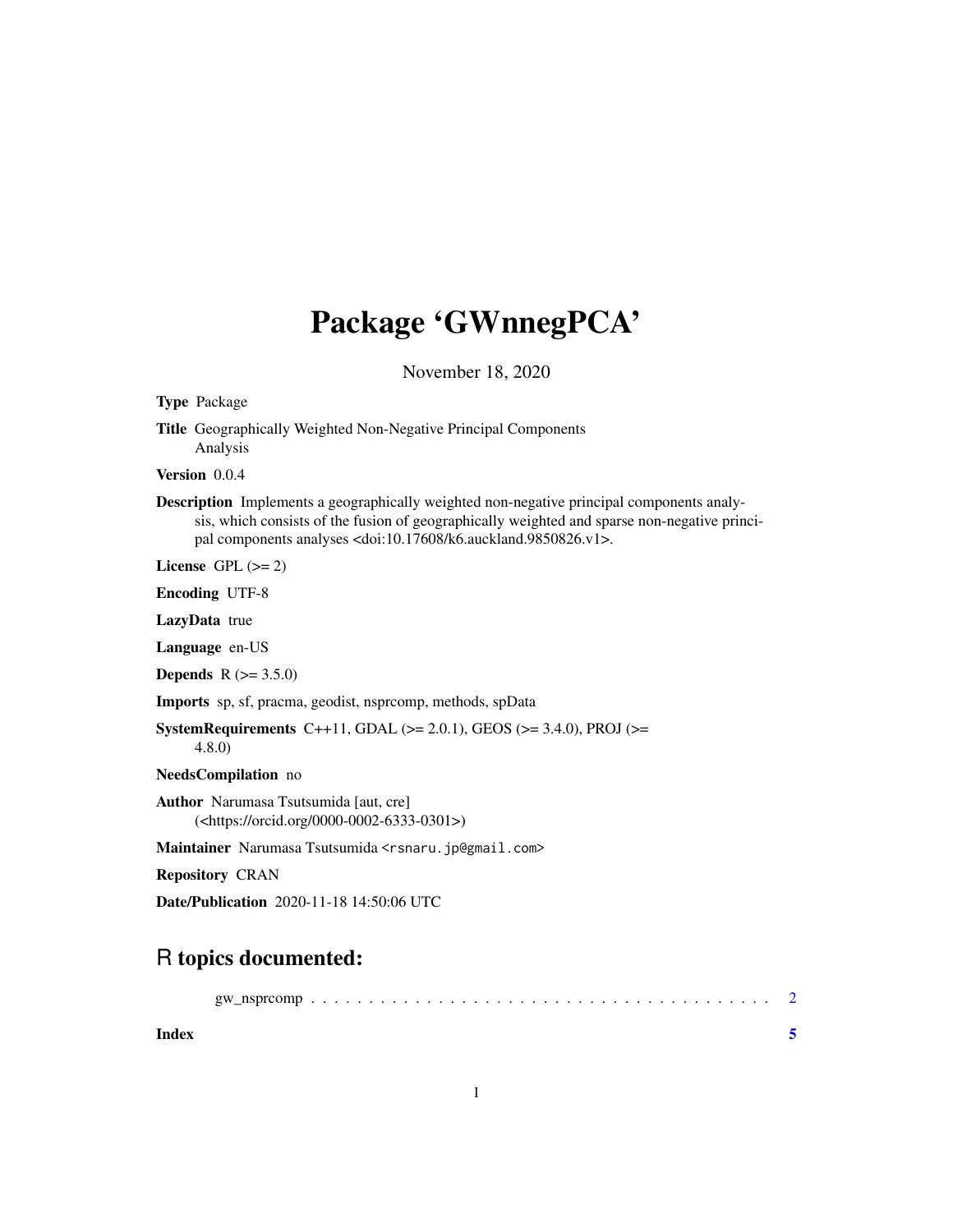#### Description

Implementation of geographically weighted non-negative principal component analysis, whcih consists of the fusion of GWPCA and sparse non-negative PCA.

#### Usage

```
gw_nsprcomp(data, elocat, vars, bw, k = 2, kernel, adaptive = TRUE,
          p = 2, theta = 0, longlat = FALSE, geodisic_measure = "cheap",
          dMat = NULL, n.obs = NA, n.iter = 1, ncomp = k, nneg = TRUE,
          localcenter = TRUE, localscale = FALSE,...)
```
#### Arguments

| data             | a Spatial*DataFrame either SpatialPointsDataFrame or SpatialPolygonsDataFrame<br>as defined in package sp.                                                                                                                                                                                                                                                                                  |
|------------------|---------------------------------------------------------------------------------------------------------------------------------------------------------------------------------------------------------------------------------------------------------------------------------------------------------------------------------------------------------------------------------------------|
| elocat           | Same as GWmodel::gwpca. two-column numeric array or Spatial*DataFrame<br>object for providing evaluation locations, i.e. SpatialPointsDataFrame or Spa-<br>tialPolygonsDataFrame as defined in package sp.                                                                                                                                                                                  |
| vars             | the number of retained components; k must be less than the number of variables.                                                                                                                                                                                                                                                                                                             |
| bw               | bandwidth used in the weighting function, possibly calculated by bw.gwpca; fixed<br>(distance) or adaptive bandwidth (number of nearest neighbours).                                                                                                                                                                                                                                        |
| k                | the number of retained components; k must be less than the number of variables                                                                                                                                                                                                                                                                                                              |
| kernel           | Same as GW model:: gwpca. Function chosen as follows: gaussian: wgt = $exp(-\theta)$<br>.5*(vdist/bw)^2); exponential: wgt = exp(-vdist/bw); bisquare: wgt = $(1-(vdist/bw)^2)^2$<br>if vdist < bw, wgt=0 otherwise; tricube: wgt = $(1-(\text{vdist/bw})^2)^3$ if vdist < bw,<br>wgt=0 otherwise; boxcar: wgt=1 if dist < bw, wgt=0 otherwise<br>see help(GWmodel::gw.weight) more detail. |
| adaptive         | if TRUE calculate an adaptive kernel where the bandwidth corresponds to the<br>number of nearest neighbours (i.e. adaptive distance); default is FALSE, where<br>a fixed kernel is found (bandwidth is a fixed distance).                                                                                                                                                                   |
| p                | the power of the Minkowski distance, default is 2, i.e. the Euclidean distance.                                                                                                                                                                                                                                                                                                             |
| theta            | an angle in radians to rotate the coordinate system, default is 0.                                                                                                                                                                                                                                                                                                                          |
| longlat          | if TRUE, great circle distances will be calculated.                                                                                                                                                                                                                                                                                                                                         |
| geodisic_measure |                                                                                                                                                                                                                                                                                                                                                                                             |
|                  | geodisic_measure is used when latlon coordinate. The distance is cauclated by<br>geodist::geodist(). One of "haversine" "vincenty", "geodesic", or "cheap" spec-<br>ifying desired method of geodesic distance calculation. "Cheap" is the fastest<br>way but may have errors if the ROI is large.                                                                                          |
| dMat             | a pre-specified distance matrix, it can be calculated by the function gw.dist.                                                                                                                                                                                                                                                                                                              |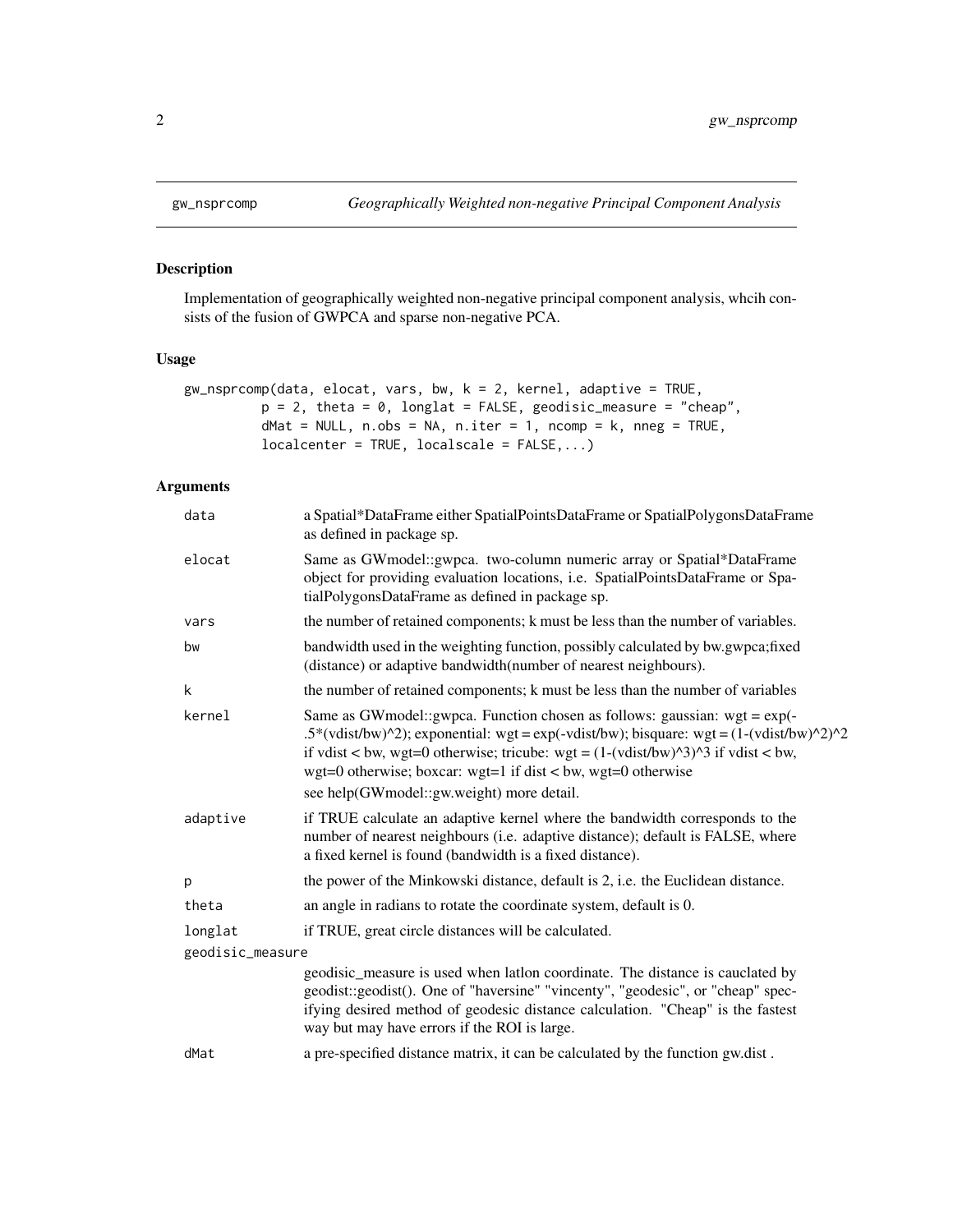#### gw\_nsprcomp 3

| n.obs       | Number of observations used to find the correlation matrix if using a correlation<br>matrix. Used for finding the goodness of fit statistics. Must be specified if using<br>a correlaton matrix and finding confidence intervals. |
|-------------|-----------------------------------------------------------------------------------------------------------------------------------------------------------------------------------------------------------------------------------|
| n.iter      | Same as psych::fa. Number of bootstrap interations to do in fa or fa.poly                                                                                                                                                         |
| ncomp       | the number of principal components (PCs) to be computed. With the default<br>setting, PCs are computed until x is fully deflated. normal can be specified<br>implicitly if k is given as a vector.                                |
| nneg        | a logical value indicating whether the loadings should be non-negative, i.e. the<br>PAs should be constrained to the non-negative orthant.                                                                                        |
| localcenter | If TRUE, local weighted x is centered. The default is TRUE.                                                                                                                                                                       |
| localscale  | If TRUE, local weighted x is scaled. The default is FALSE.                                                                                                                                                                        |
| $\ddotsc$   | arguments passed to or from other methods.                                                                                                                                                                                        |

#### Value

| loadings | The localized loadings                                        |
|----------|---------------------------------------------------------------|
| score    | The PC score by the localized non-negative PCA.               |
| sdev     | The localized standard deviation of the principal components. |

#### Author(s)

N. Tsutsumida

#### References

Tsutsumida N., Murakami D.,Yoshida T., Nakaya T. Exploring geographically weighted non negative principal component analysis for producing index. The 27th meeting of GIS association of Japan, Tokyo, 20-21 October, 2018 (Japanese), http://www.gisa-japan.org/conferences/proceedings/2018/papers/C52.pdf

Tsutsumida N., Murakami D., Yoshida T., Nakaya T., Lu B., and P. Harris. Geographically Weighted Non-negative Principal Component Analysis for Exploring Spatial Variation in Multidimensional Composite Index, Geocomputation 2019, https://doi.org/10.17608/k6.auckland.9850826.v1

#### Examples

```
### This example is for demonstrating GWnnegPCA only.
### The application does not imply any reasonable meanings.
library(sp)
library(spData)
library(sf)
boston <- as(st_read(system.file("shapes/boston_tracts.shp",
                                 package="spData")[1]), "Spatial")
Data.scaled <- scale(as.matrix(boston@data[, c("AGE","RAD","TAX")]))
Coords <- as.matrix(cbind(boston$LON, boston$LAT))
Data.scaled.spdf <- SpatialPointsDataFrame(Coords, as.data.frame(Data.scaled))
```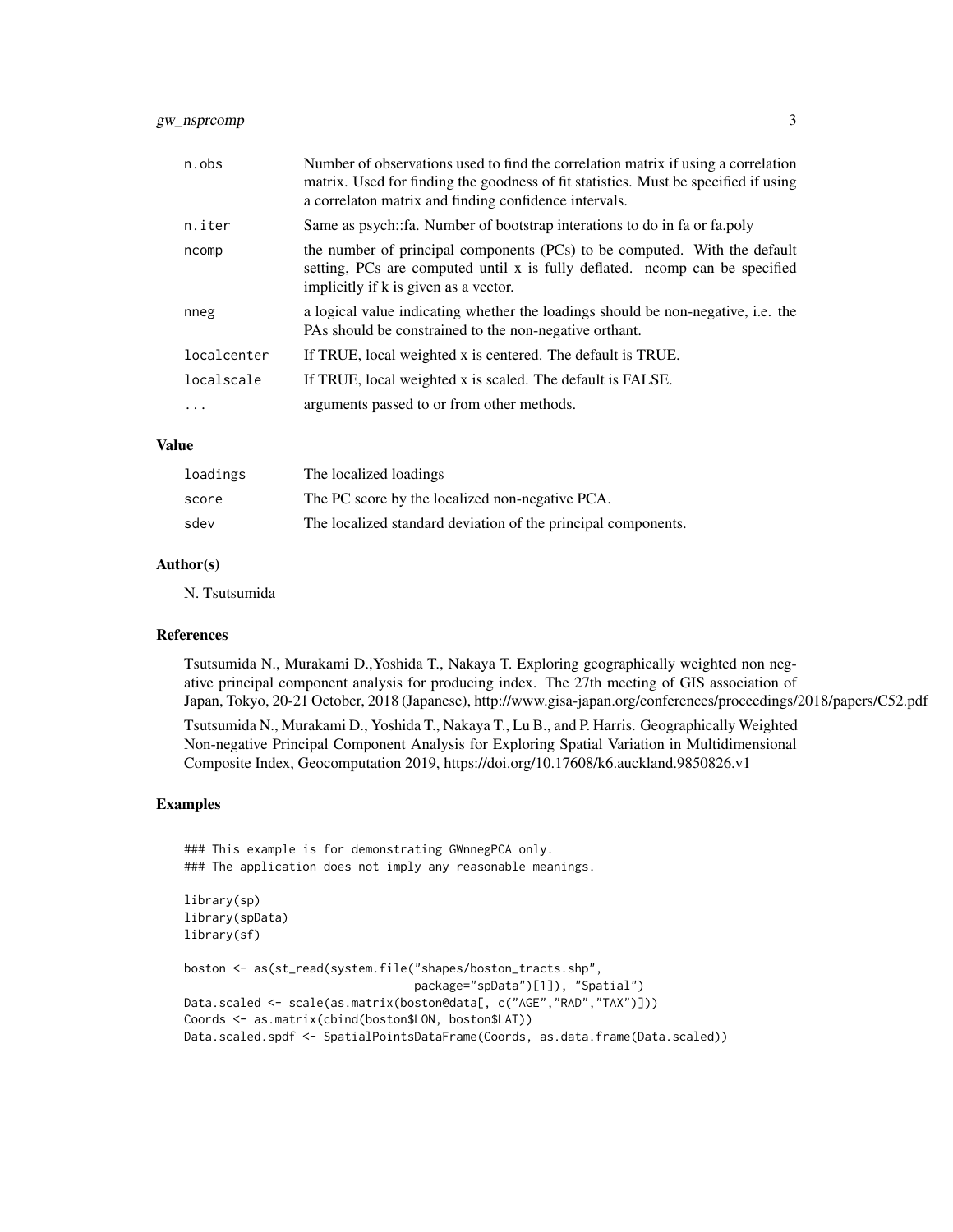```
gwnnegpca_ans <- gw_nsprcomp(
 data = Data.scaled.spdf,
 vars = colnames(Data.scaled.spdf@data),
 bw = 0.25,
  k = 3,longlat = TRUE,
  kernel="bisquare",
  adaptive = TRUE,
  nneg=TRUE,
  center=FALSE
)
boston$PC1_load_AGE <- gwnnegpca_ans$loadings[,"AGE","PC1"]
boston$PC1_load_RAD <- gwnnegpca_ans$loadings[,"RAD","PC1"]
boston$PC1_load_TAX <- gwnnegpca_ans$loadings[,"TAX","PC1"]
plot(st_as_sf(boston)[,c("PC1_load_AGE","PC1_load_RAD","PC1_load_TAX")])
```